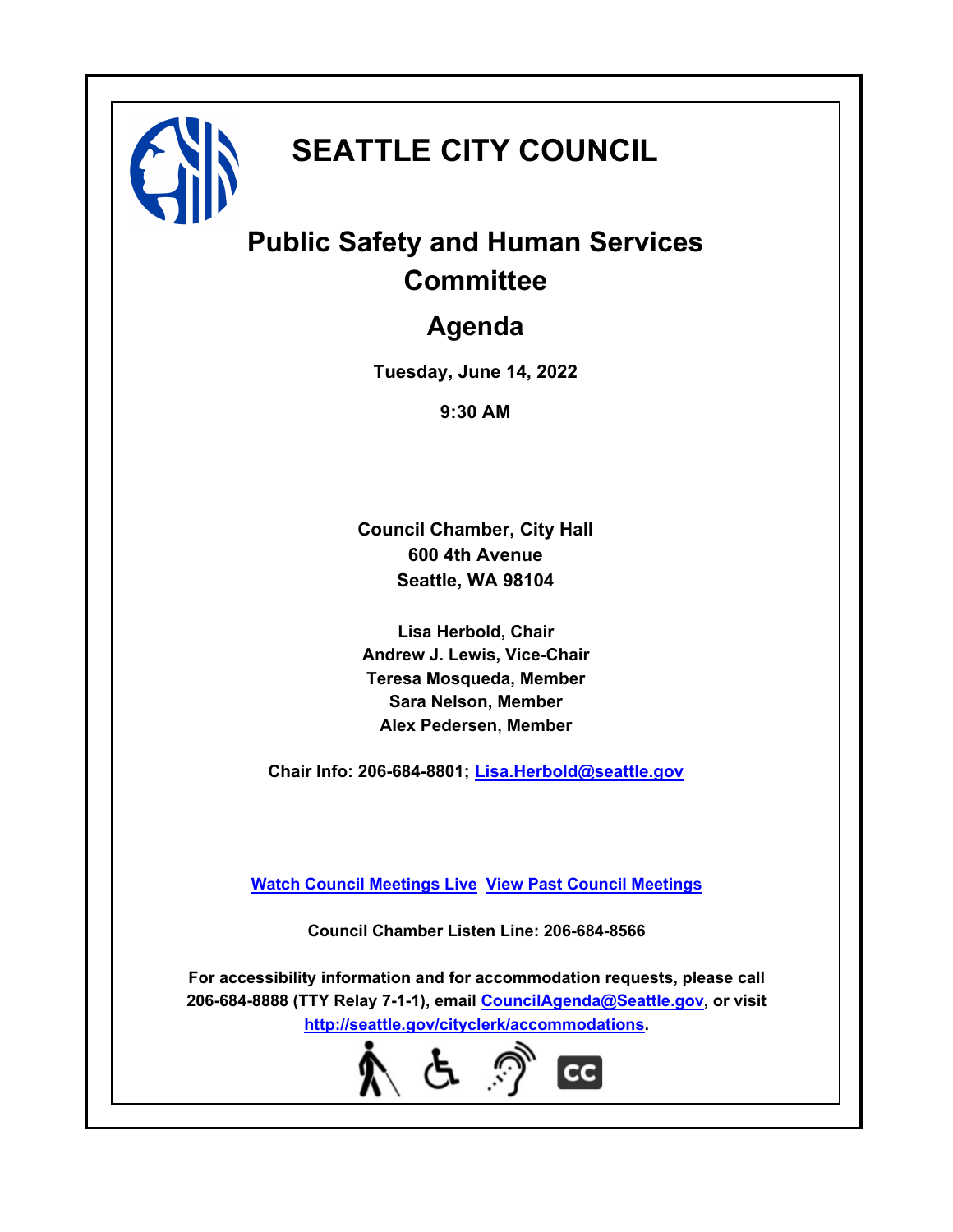# **SEATTLE CITY COUNCIL Public Safety and Human Services Committee Agenda June 14, 2022 - 9:30 AM**

### **Meeting Location:**

Council Chamber, City Hall, 600 4th Avenue, Seattle, WA 98104

### **Committee Website:**

http://www.seattle.gov/council/committees/public-safety-and-human-services

This meeting also constitutes a meeting of the City Council, provided that the meeting shall be conducted as a committee meeting under the Council Rules and Procedures, and Council action shall be limited to committee business.

> Members of the public may register for remote or in-person Public Comment to address the Council. Details on how to provide Public Comment are listed below:

Remote Public Comment - Register online to speak during the Public Comment period at the meeting at http://www.seattle.gov/council/committees/public-comment. Online registration to speak will begin two hours before the meeting start time, and registration will end at the conclusion of the Public Comment period during the meeting. Speakers must be registered in order to be recognized by the Chair.

In-Person Public Comment - Register to speak on the Public Comment sign-up sheet located inside Council Chambers at least 15 minutes prior to the meeting start time. Registration will end at the conclusion of the Public Comment period during the meeting. Speakers must be registered in order to be recognized by the Chair.

Submit written comments to Councilmember Herbold at Lisa.Herbold@seattle.gov

*Please Note: Times listed are estimated*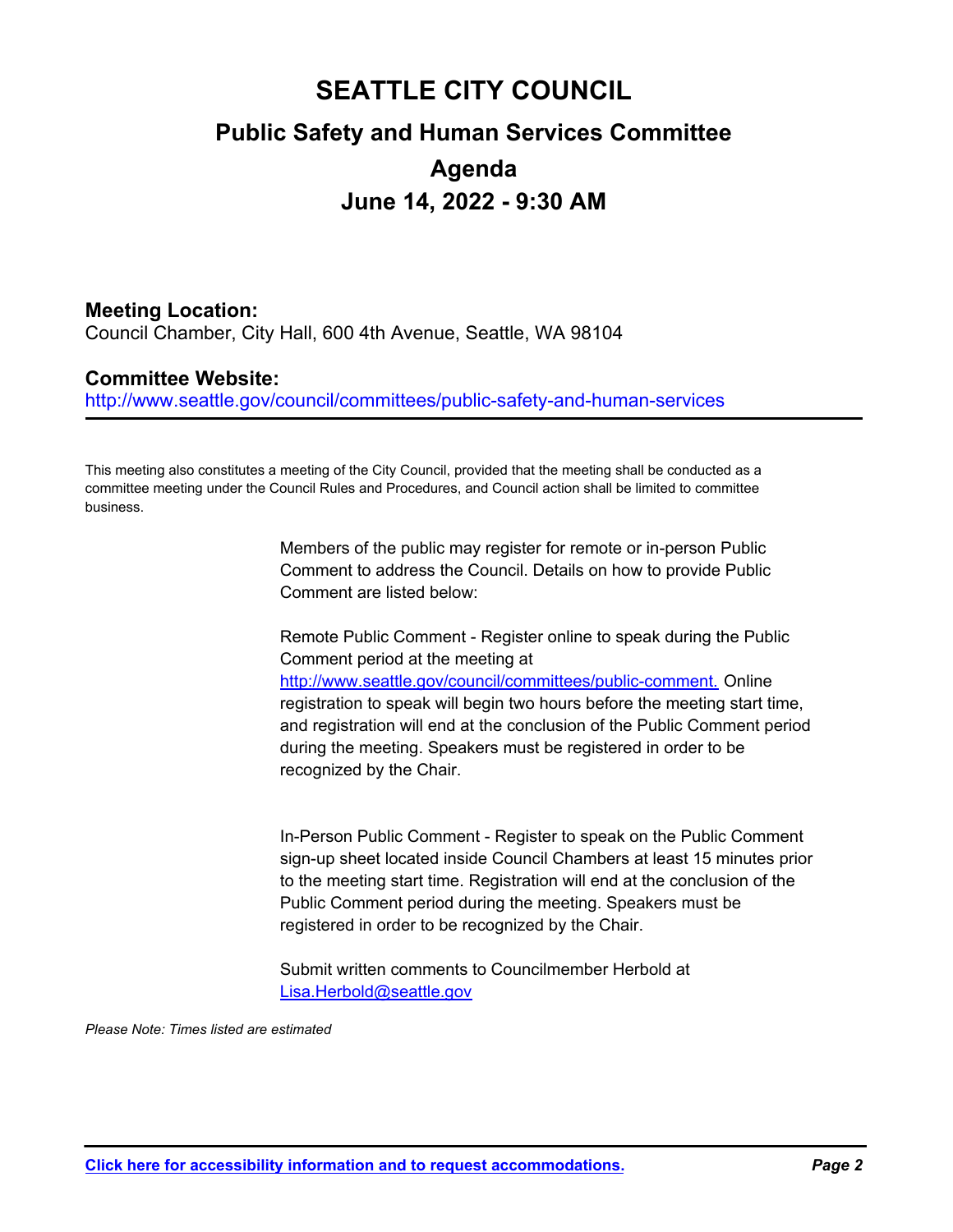#### **A. Call To Order**

- **B. Approval of the Agenda**
- **C. Public Comment**

(20 minutes)

#### **D. Items of Business**

#### **1. COVID After Action Report**

## *Supporting Documents:* [Report](http://seattle.legistar.com/gateway.aspx?M=F&ID=b2c68e8f-1aab-4dd6-b591-5ce6f22b951e.pdf)

**[Presentation](http://seattle.legistar.com/gateway.aspx?M=F&ID=d07930e8-a746-4359-b0cf-cad6bfa0956a.pdf)** 

**Briefing and Discussion** (30 minutes)

**Presenter:** Curry Mayer, Director, Office of Emergency Management

**2.**

### **2021 Seattle Fire Department Race and Social Justice Initiative Report**

*Supporting* **Documents:** [Presentation](http://seattle.legistar.com/gateway.aspx?M=F&ID=7a7651ac-710e-4952-a186-21cb3a037bda.pdf)

**Briefing and Discussion** (20 minutes)

**Presenters:** Chief Harold Scoggins, Doug Johnson, and Julie George, Seattle Fire Department